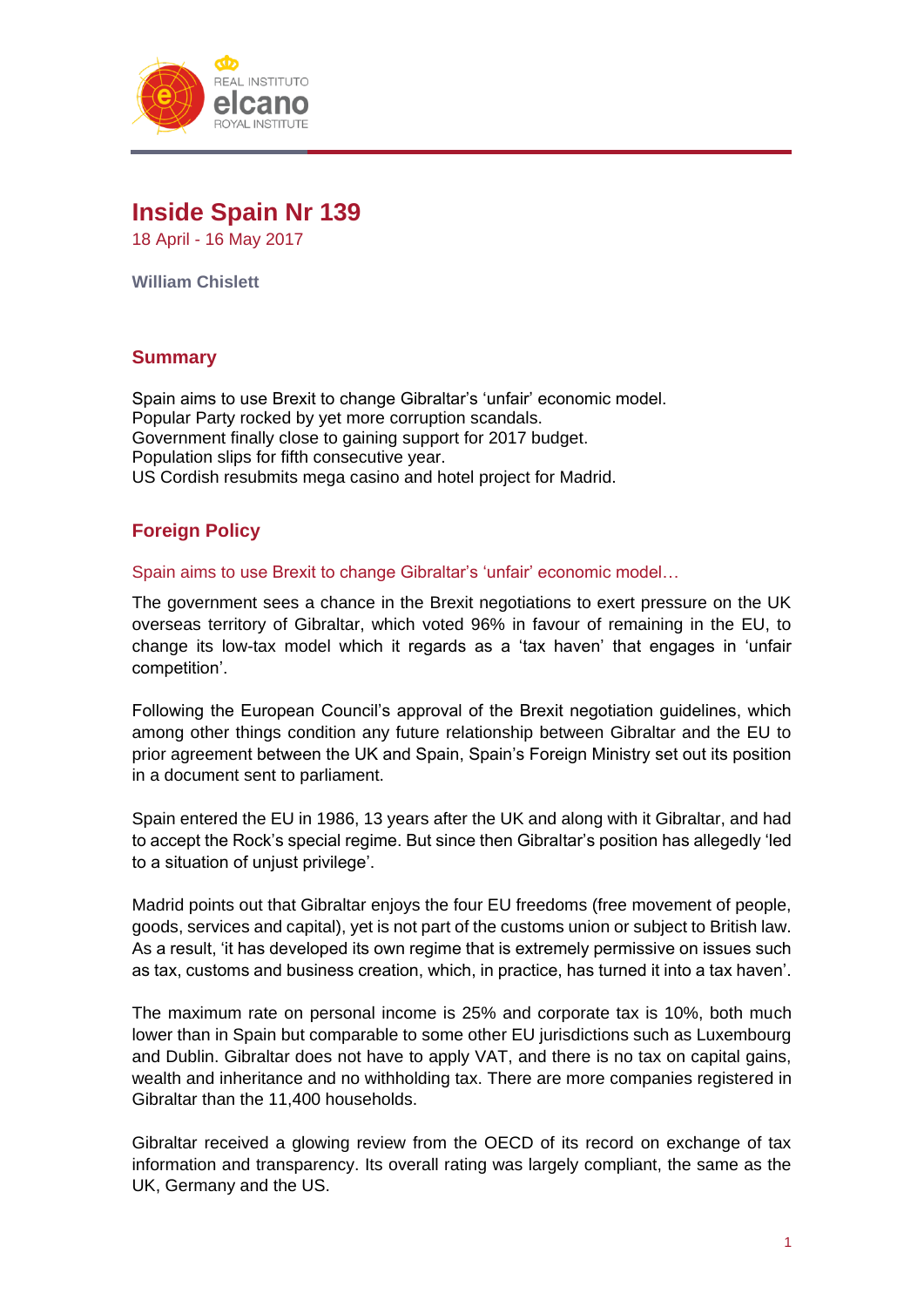Madrid refuses to sign bilateral tax information and double taxation agreements with Gibraltar as it views this as tantamount to recognising the Rock.

The Popular Party government says it will not use Brexit to resolve the age-old sovereignty dispute (Gibraltar was ceded to Great Britain under the 1713 Treaty of Utrecht), but it will push for a post-Brexit situation that 'prevents an economic situation of unfair competition'.

Gibraltar has rejected Madrid's offer of shared sovereignty as a way to remain part of the EU.

While the Spanish government is adopting a predictably hard stance towards Gibraltar, as it sees an opportunity to press its case, it would like a 'soft' Brexit because of the magnitude of the trade and investment relation with the UK and the large number of Britons living in Spain and Spaniards in the UK.

Madrid would like little change in the current legislation on the rights of European citizens already resident in the UK and British nationals in the EU. One proposal is for the rights of these nationals to be respected if they have lived in these countries for more than five years.

#### Government grants citizenship to Venezuelan critic

The government granted Spanish citizenship to Miguel Henrique Otero, the editor of *El Nacional*, the only remaining national newspaper in Venezuela still openly critical of President Nicolas Maduro's increasingly authoritarian government.

Otero fled Venezuela 'for fear of reprisals' after having received 'threats from the Venezuelan regime'. He runs the newspaper from Spain.

Relations between Madrid and Caracas have been tense for a decade. In the most publicised spat, King Juan Carlos told Maduro's predecessor, Hugo Chávez, to 'shut up' at the 2007 Ibero-American summit in Chile after he called José María Aznar, a former conservative Prime Minister, a 'fascist'.

In 2014, the Venezuelan government recalled its Ambassador after Aznar's successor, Prime Minister Mariano Rajoy voiced support for Leopoldo López, a jailed opposition leader. López was imprisoned in 2015 for 14 years for inciting violence during protests (a sentence upheld by the Supreme Court in February 2017).

José Luis Rodríguez Zapatero, a former Socialist Prime Minister, is attempting to mediate between the Venezuelan government and the opposition, but with no results so far.

Earlier this month Maduro accused Movistar, a subsidiary of Spain's Telefónica, which has been operating in Venezuela since 2005, of helping to orchestrate protests against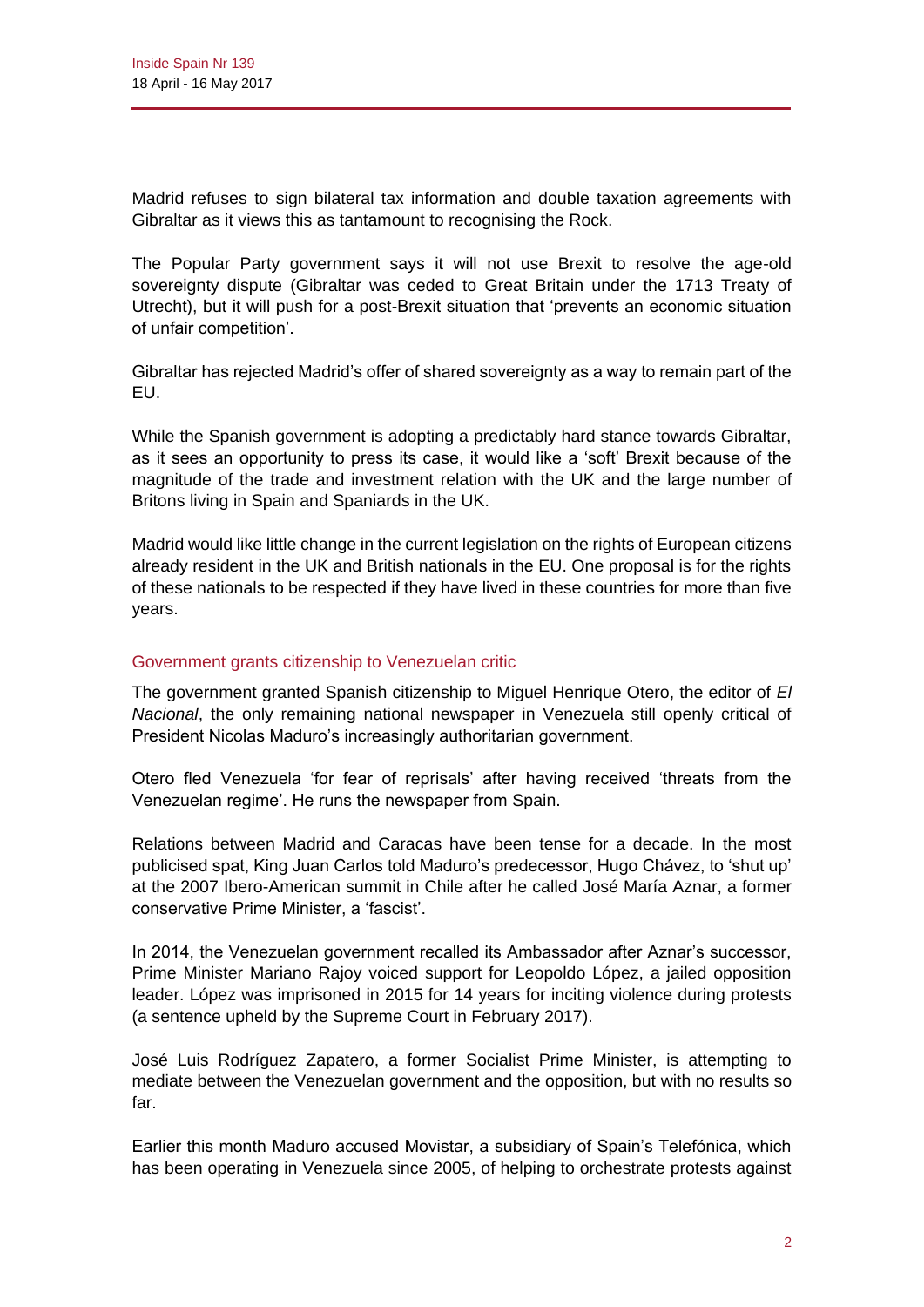his government. Movistar clients used their mobiles to send messages in support of protests.

Hyperinflation and an economy that contracted 10% last year and continues to shrink, coupled with a regime that has become a dictatorship, are driving Venezuelans to emigrate to Spain.

# **Domestic Scene**

#### Popular Party rocked by yet more corruption scandals

The corruption scandals that have engulfed the ruling Popular Party (PP) seem to be never ending. In the latest one, Ignacio Gonzalez, a former regional Prime Minister of Madrid (2012-15), was arrested and imprisoned as part of a probe into the alleged misuse of public funds at a water company, while his predecessor, Esperanza Aguirre (2003-12) and then leader of the PP group in the city's parliament, resigned after admitting she had failed to properly oversee the actions of her protégé.

Dubbed Operation Lezo, the investigation has produced some high-profile arrests, including Javier López Madrid, the CEO of the big construction company OHL. His fatherin-law, Juan Miguel Villar Mir, the controlling shareholder in OHL, and Eduardo Zaplana, a former Mayor of Benidorm and Spain's Labour Minister from 2002 to 2004 were named in a court list of 60 individuals targeted in the probe.

The publicly-owned water company, Canal de Isabel II, controlled at the time by the then PP-led Madrid government, is believed to have been involved in suspicious transactions, including the purchase of a company in Latin America at a price way above its market value.

The Civil Guard searched OHL's headquarters in Madrid and took away documents regarding the 2007 contract for building and operating a commuter train service and the alleged payment of a commission to González in his Swiss bank account.

In other ongoing cases of corruption, embezzlement and misappropriation of public funds, Francisco Granados, a former Madrid PP Secretary General, has been in prison since October 2014 awaiting trial. Last February judges handed down 11 convictions in the Gürtel bribes-for-contracts case (between 1999 and 2005) that is still in the courts.

Rajoy has been summoned to testify in the Gürtel case. He is not accused of any wrongdoing himself. Rajoy has always denied any knowledge of what went on.

Fourteen people who held senior political posts when Aguirre was Prime Minister of the Madrid regional government, including four mayors and five members of her cabinet, are under investigation.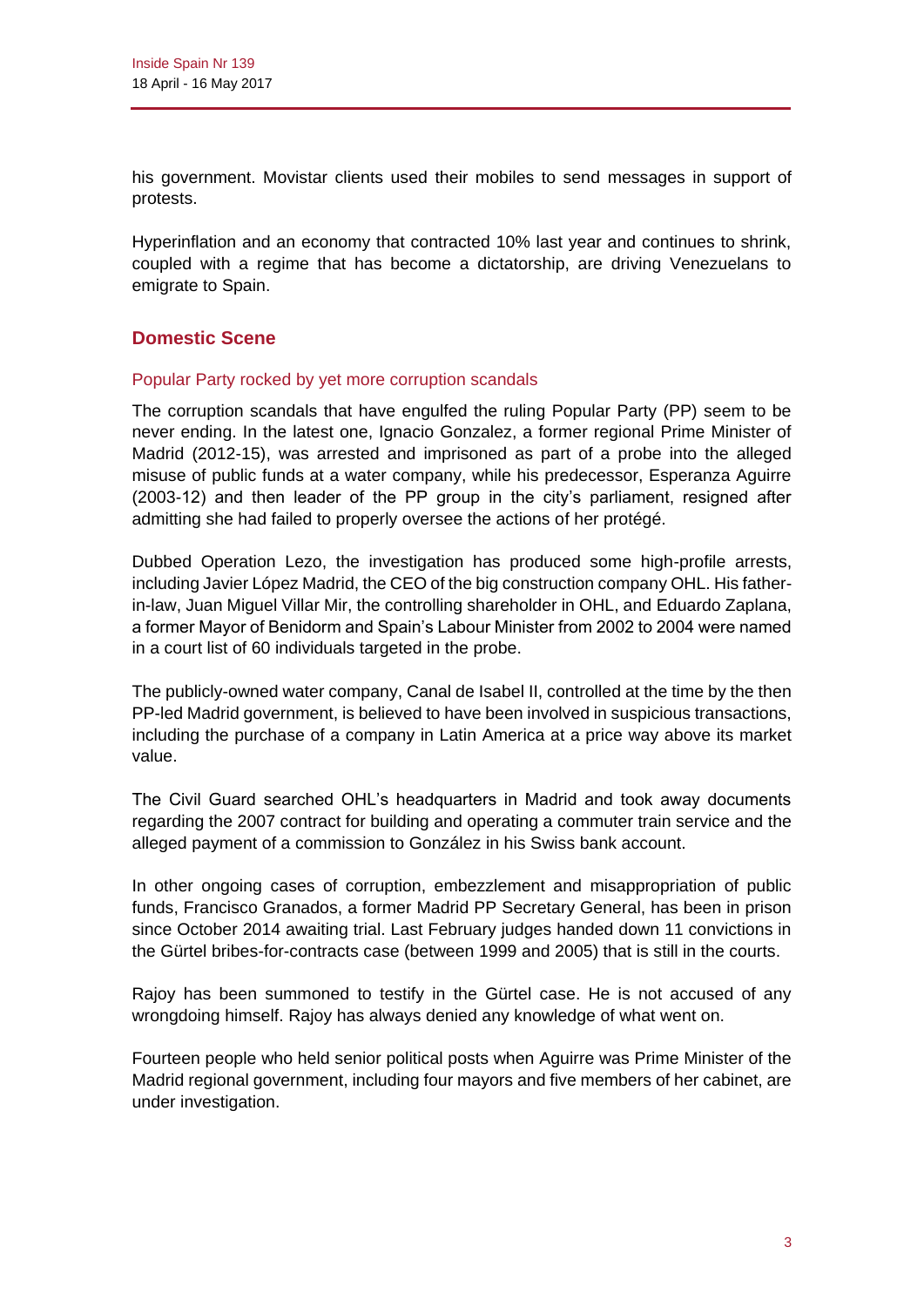The far-left party Podemos seized on the latest scandals and vowed to table a noconfidence vote in parliament against Prime Minister Mariano Rajoy, although it has no chance of succeeding as it does not have the support of the Socialists or the centrist Ciudadanos. The deeply divided Socialists are embroiled in a bruising process for choosing a new leader in a primary election to be held later this month with three candidates.

Ninety-six per cent of those surveyed by Metroscopia last month said they believed more corruption scandals would be unearthed.

In a separate development regarding the long-running investigation into the unexplained wealth of Jordi Pujol, a former regional Prime Minister of Catalonia (1980-2003), his wife and their seven children, police said the family had hidden more than €70 million in Andorra.

An unearthed document, dated 1995, showed Pujol's wife Marta giving coded instructions to her bank to move money (she addressed herself to 'Reverend *Mosén*' and called herself 'mother superior' of a Congregation). The Pujol family said the document was false.

Her eldest son, Jordi, was jailed without bail last month after a judge decided he was obstructing an investigation into alleged money laundering and tax fraud carried out by his family.

#### Population slips for fifth consecutive year…

Spain's registered population continued to fall in 2016, albeit by a marginal amount of 17,982 to 46.5 million (-726,295 since 2012), according to provisional figures by the National Statistics Institute (INE).

The fall, for the fifth straight year, was due to foreigners leaving the country (see Figure 1). The number of Spaniards rose by 50,741 to 41.98 million while foreigners dropped by 68,723 to 4.54 million (9.8% of the total population). The number of foreigners at 1 January 2017 was 1.3 million below the peak of 5.8 million in 2011.

The largest fall was in the number of Rumanians (-32,930 to 684,532), followed by Britons (-19,832 to 236,669), and the biggest rise in the Chinese (+7,446 to 207,593).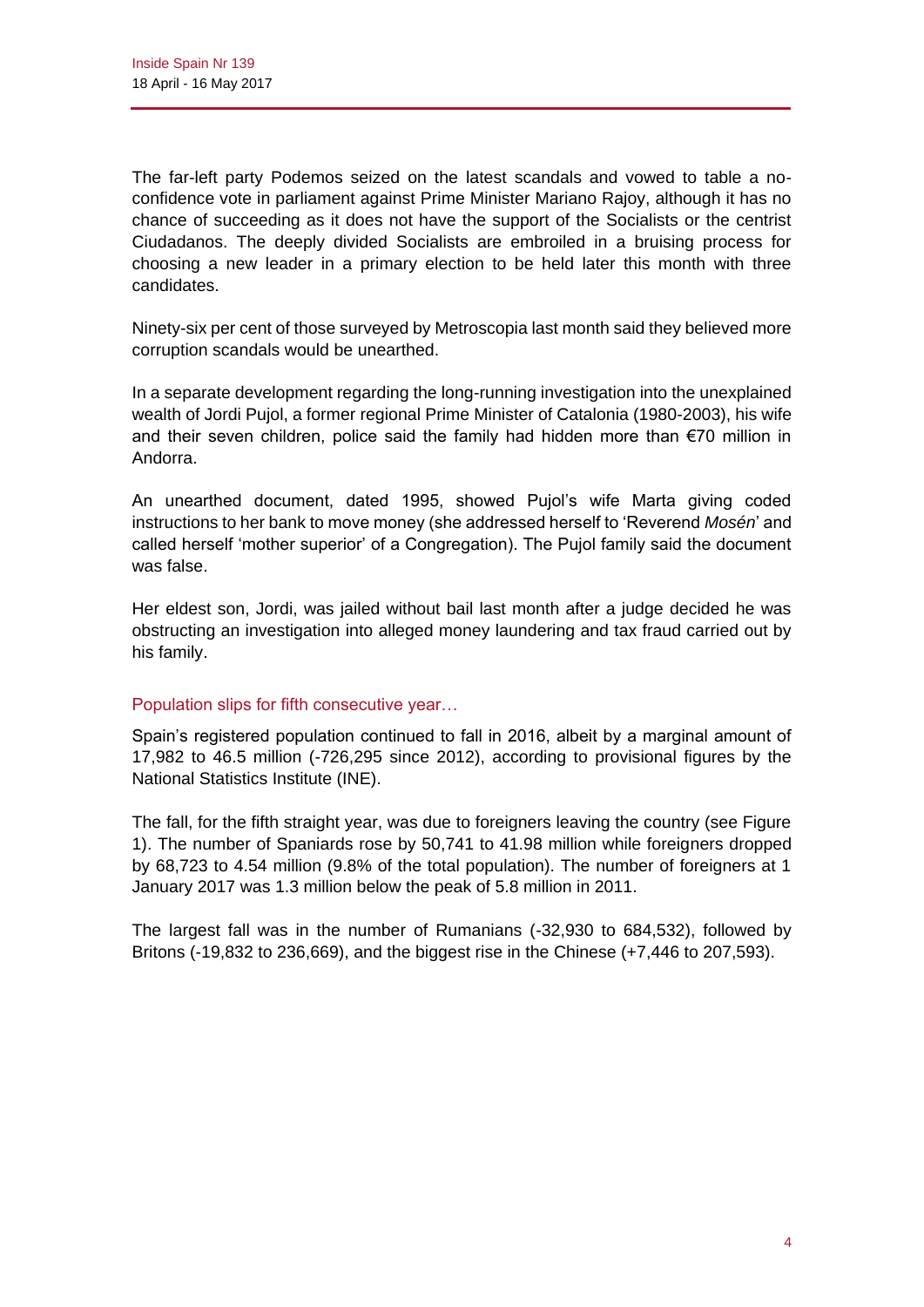|                 | 2017(1)   | 2016      | Change    |
|-----------------|-----------|-----------|-----------|
| Morocco         | 747,872   | 755,459   | $-7,587$  |
| Rumania         | 684,532   | 717,462   | $-32,930$ |
| UK              | 236,669   | 256,501   | $-19,832$ |
| China           | 207,593   | 200,147   | $+7,446$  |
| Italy           | 189,005   | 182,269   | $+6,736$  |
| Colombia        | 145,055   | 140,527   | $+4,528$  |
| Ecuador         | 141,582   | 158,285   | $-16,703$ |
| <b>Bulgaria</b> | 126,997   | 133,951   | $-6,954$  |
| Germany         | 110,378   | 119,820   | $-9,442$  |
| Ukraine         | 102,786   | 99,060    | $+3,726$  |
| Other           | 1,857,389 | 1,855,100 | $+2,289$  |
| Total           | 4,549,858 | 4,618,581 | $-68,723$ |

| Figure 1. Registered foreign population by the top-10 countries of origin, 1/l/2017 and |  |
|-----------------------------------------------------------------------------------------|--|
| 1/l/2016                                                                                |  |

(1) Provisional figures.

Source: INE.

While Rumanians are leaving the country because of the lack of employment prospects (the jobless rate among foreigners was 25.5% at the end of March compared with 17.8% for Spaniards), some Britons, particularly elderly ones, are returning home because of uncertainty over Brexit and whether they will lose their health rights when the UK stops being a member of the EU.

Also, fewer Britons are buying houses in Spain, due to the slump in sterling since last year's vote to leave the EU and uncertainty over the terms of Brexit. Britons are still the biggest foreign buyers, but having accounted for more than 21% of total purchases by foreigners in 2015, they made up 19% of 2016's total.

Spain's population increased every year from 2008 to 2012 when it began to fall as the country's recession deepened (see Figure 2).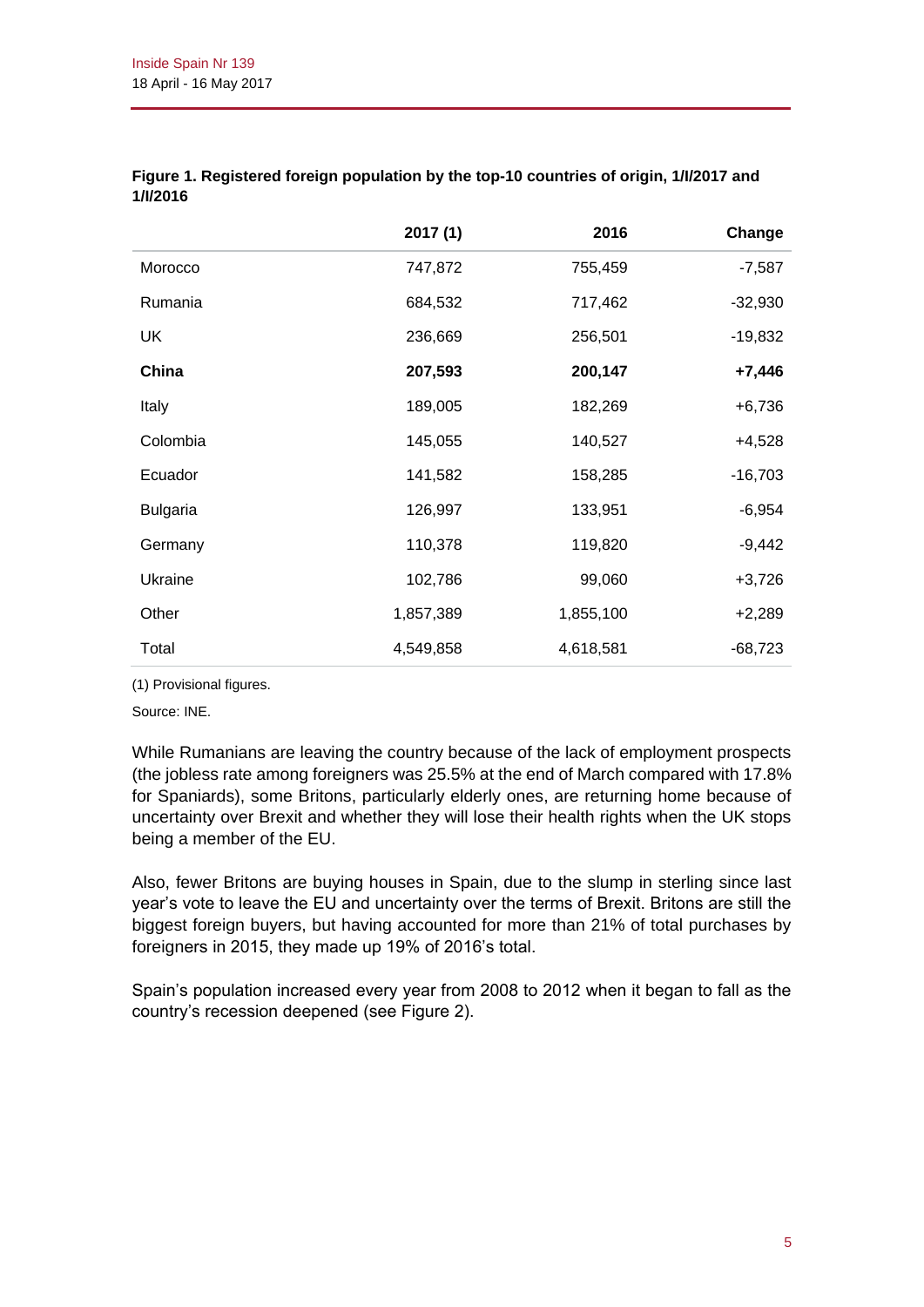|                  | 2008  | 2010  | 2012  | 2014  | 2016  | 2017  |
|------------------|-------|-------|-------|-------|-------|-------|
| <b>Spaniards</b> | 40.88 | 41.27 | 41.52 | 41.74 | 41.93 | 41.98 |
| Foreigners       | 5.26  | 5.74  | 5.73  | 5.02  | 4.61  | 4.54  |
| EU-28            | 2.10  | 2.35  | 2.44  | 2.05  | 1.84  | 1.76  |
| Non EU           | 3.16  | 3.39  | 3.29  | 2.96  | 2.77  | 2.78  |
| Total            | 46.15 | 47.02 | 47.26 | 46.77 | 46.55 | 46.53 |
| % foreigners     | 11.4  | 12.2  | 12.1  | 10.7  | 9.9   | 9.8   |

#### **Figure 2. The rise and fall of Spain's population (million) (1)**

(1) At 1 January of each year and based on those registered in town halls.

Source: INE.

Earlier this year the government created a commission to find ways to encourage women to have more children. Spain's fertility rate of 1.3 children is one of the lowest in the world.

#### … More than 27,000 foreigners obtain 'golden visas' for investing in Spain

A total of 27,301 non-EU citizens have won permission to live and work in Spain since the government introduced a law in 2013 granting these rights in return for buying expensive property, investing in government securities or filling certain qualified jobs.

The so-called 'golden visas', which also exist in other EU countries, were introduced after the 2008 global downturn. In Spain's case, residency is automatically granted when purchasing a property for €500,000 or more or investing at least €2 million in public debt, among other conditions.

The launch of these visas had little impact until the government softened the requirements in 2015 and extended the law to include the wider family of those investing.

The largest number of property investors are the Chinese (702), followed by Russians (see Figure 3). In all, 2,236 people obtained 'golden visas' by this route.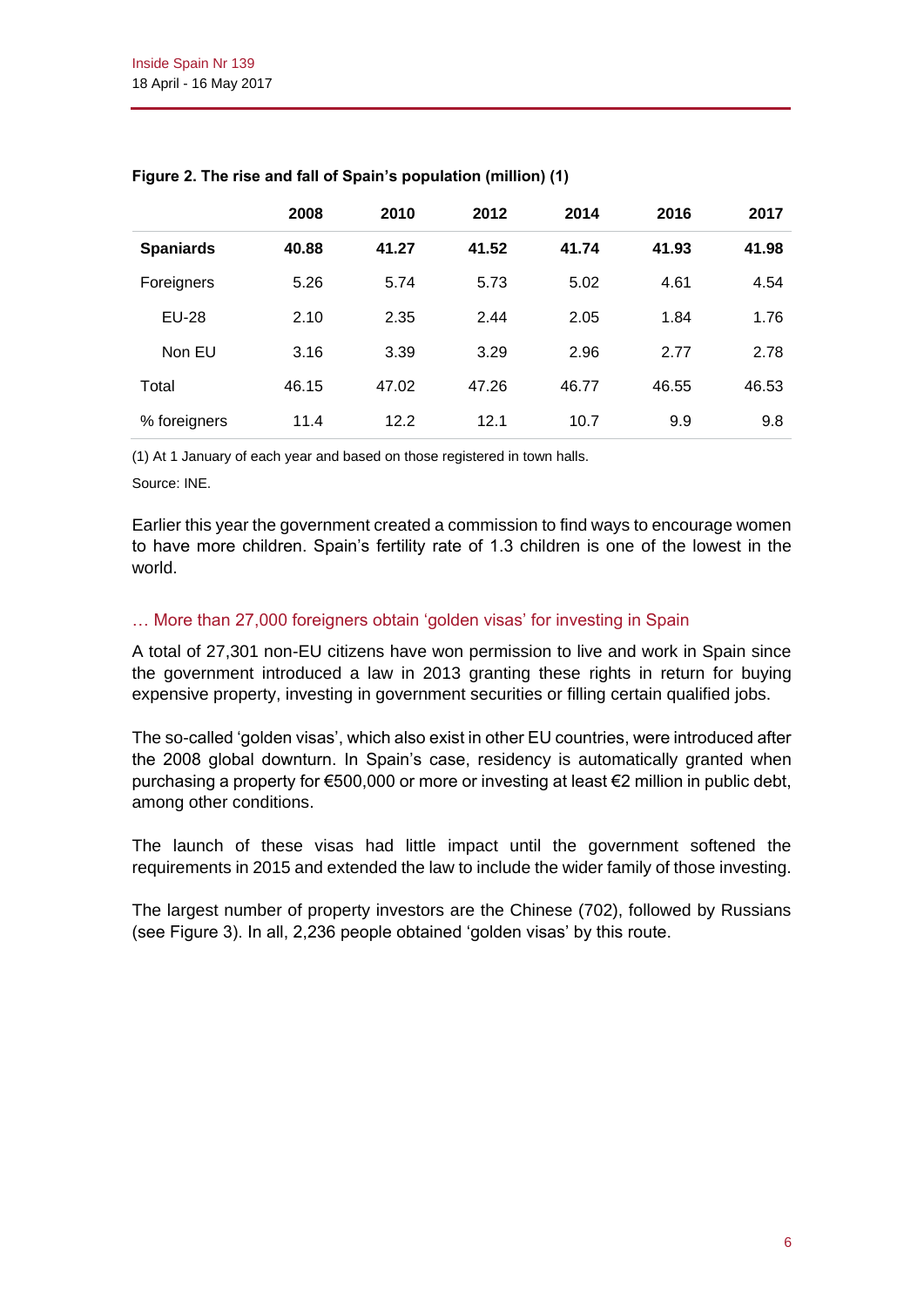| <b>Country of origin</b> | Amount ( $\notin$ million) | <b>Number of investors</b> |
|--------------------------|----------------------------|----------------------------|
| China                    | 489.0                      | 702                        |
| Russia                   | 502.6                      | 640                        |
| Ukraine                  | 62.5                       | 83                         |
| Egypt                    | 36.4                       | 59                         |
| Venezuela                | 49.6                       | 54                         |
| Saudi Arabia             | 33.6                       | 52                         |
| US                       | 31.9                       | 39                         |

#### **Figure 3. Golden visas in return for buying property worth €500 million**

Source: Economy Ministry.

#### Parliament calls for Franco's remains to be moved from Valley of Fallen basilica

Lawmakers voted in favour of moving the tomb of General Francisco Franco, Spain's dictator (1939-75), from the Valley of Fallen civil war monument in the mountains near Madrid.

The 198-1 vote with 140 abstentions does not mean the minority conservative Popular Party (PP) government has to act on it as MPs voted on a non-binding motion, put forward by the Socialists, which the executive can ignore. However, the move does put the PP under some pressure.

The Socialists say the monument needs to be transformed 'so it ceases to be a place of Francoist and 'national-Catholic' memory and is remade as a space for the culture of reconciliation and collective democratic memory, where the victims of the civil war and the dictatorship are recognised and treated with dignity'.

The conservative PP rejected a similar motion in 2013 when it had an absolute majority, believing it would open old wounds. This time the party abstained, suggesting a softening. The Catalan Republican Left also abstained as it wanted the motion to be much bolder.

Labour from the losing Republican side of the 1936-39 Civil War was used to build over 19 years the Valley of the Fallen, which is crowned by the world's highest cross (150 metres). Some 34,000 people from both sides are buried there but 12,000 of them, mostly republicans, have never been identified.

The bitterly divisive monument has long been the target of groups that want to re-address the past and produce a narrative of the fratricidal conflict that can be accepted by all sides.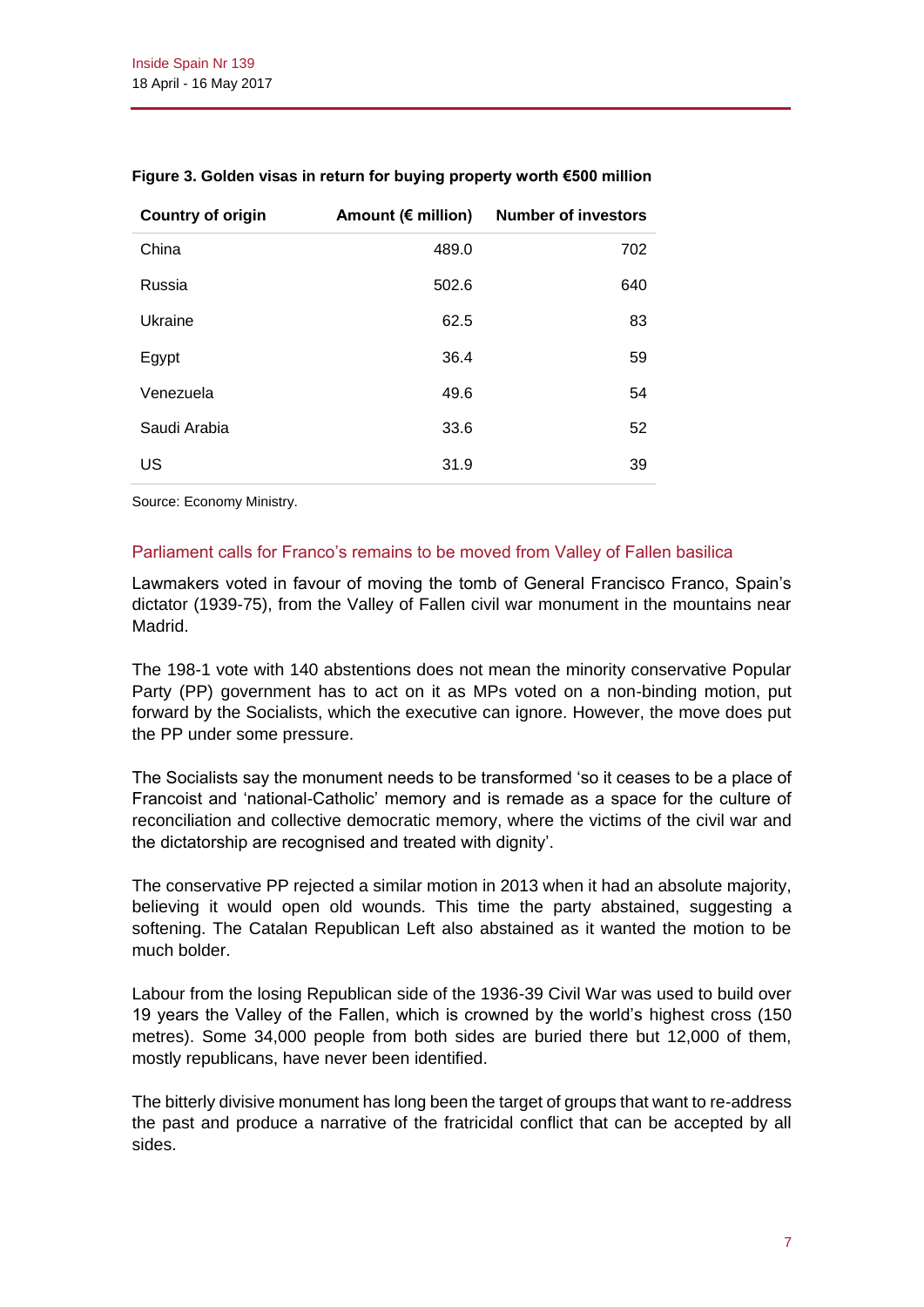Parliament also called for the creation of a commission to investigate the whereabouts of the remains of an estimated 115,000 people killed by Nationalist forces during the conflict and by the Francoist state after it, a recommendation backed by the United Nations.

After taking office at the end of 2011, the PP closed the Civil War and Dictatorship Victims Office, which had been created by the previous Socialist government. One of its roles was to help victims search for their loved ones in mass graves from that period and the aftermath in the 1940s.

The setting up of the office followed the Socialists' 2007 Historical Memory Law, which the PP voted against and whose funding has been ceased.

#### Press freedom report reprimands government for its 'gag law'

Reporters Without Borders (RWB) takes the government to task in its annual report on the state of media freedom in the world for its 'gag law', which it says, restricts press freedom.

The Citizen Security Protection Law, commonly referred to as the 'gag law', was adopted in 2015 by the previous Popular Party (PP) government when it had an absolute majority in parliament.

It followed massive protests outside parliament and other public places against corruption and austerity measures, usually led by supporters of the anti-establishment Podemos, which went on to win 71 seats in parliament in last June's general election and led to a PP minority government.

The law tightens public security laws and imposes heavy fines for taking part in an 'unauthorised protest', using social media to call on people to protest and trying to stop an eviction taking place, among other restrictions.

Opposition parties are calling for the law to be repealed.

Spain improved its position in the RWB ranking from  $34<sup>th</sup>$  to  $29<sup>th</sup>$  place out of 180 countries, but this was due to worsening freedoms in other countries and not to any improvements in Spain (see Figure 4). The index is based on indicators of pluralism, media independence and respect for the safety and freedom of journalists.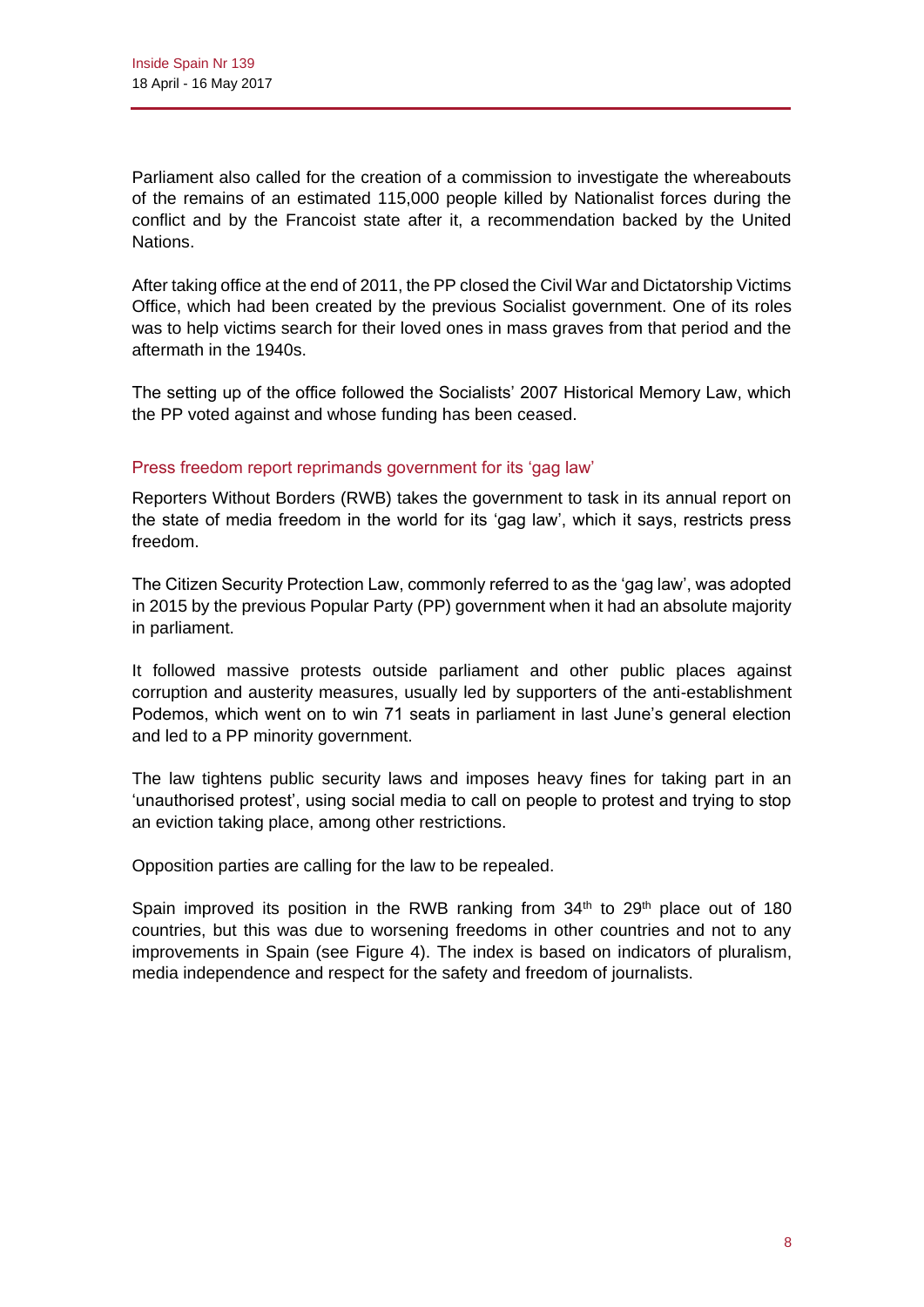|  |  | Figure 4. 2017 World Press Freedom Index |  |
|--|--|------------------------------------------|--|
|  |  |                                          |  |

| Country ranking | Score |
|-----------------|-------|
| 1. Norway       | 7.60  |
| 16. Germany     | 14.97 |
| 29. Spain       | 18.69 |
| 39. France      | 22.24 |
| 40. UK          | 22.26 |
| 43. US          | 23.88 |
| 52. Italy       | 26.26 |

Source: Reporters Without Borders.

# **The Economy**

#### Government finally close to gaining support for 2017 budget

Just one member of parliament holds the approval of Spain's 2017 budget in his hands.

The conservative Popular Party, with 137 deputies in the 350-seat Congress, needs the support of 176 MPs and is one short. The centrist Ciudadanos was the first party to back the government's budget and the Basque Nationalist Party (PNV) recently came on board.

That leaves Pedro Quevedo, a little known MP for Nueva Canarias, a small party from the Canary Islands, who has yet to be won over. He is holding out for more money for the Canary Islands.

The PNV's support came at the cost of a reduction of €569 million in the contribution, known as the *cupo* (quota), that the Basque government makes to the central government in Madrid to cover areas not transferred to it, such as defence and foreign affairs.

The Basque Country enjoys considerable autonomy, dating from historic rights restored in 1979 after the end of the Franco dictatorship. It has its own special deal, which is regarded as particularly unfair by poorer regions such as Extremadura and Andalusia and also by the pro-independence camp in richer Catalonia.

The 2017 budget could not be approved last year because the country was 10 months without a functioning government as a result of two inconclusive elections. Last year's fiscal deficit (4.54% of GDP) came in, for the first time since 2008, within the EU imposed parameter (4.6%).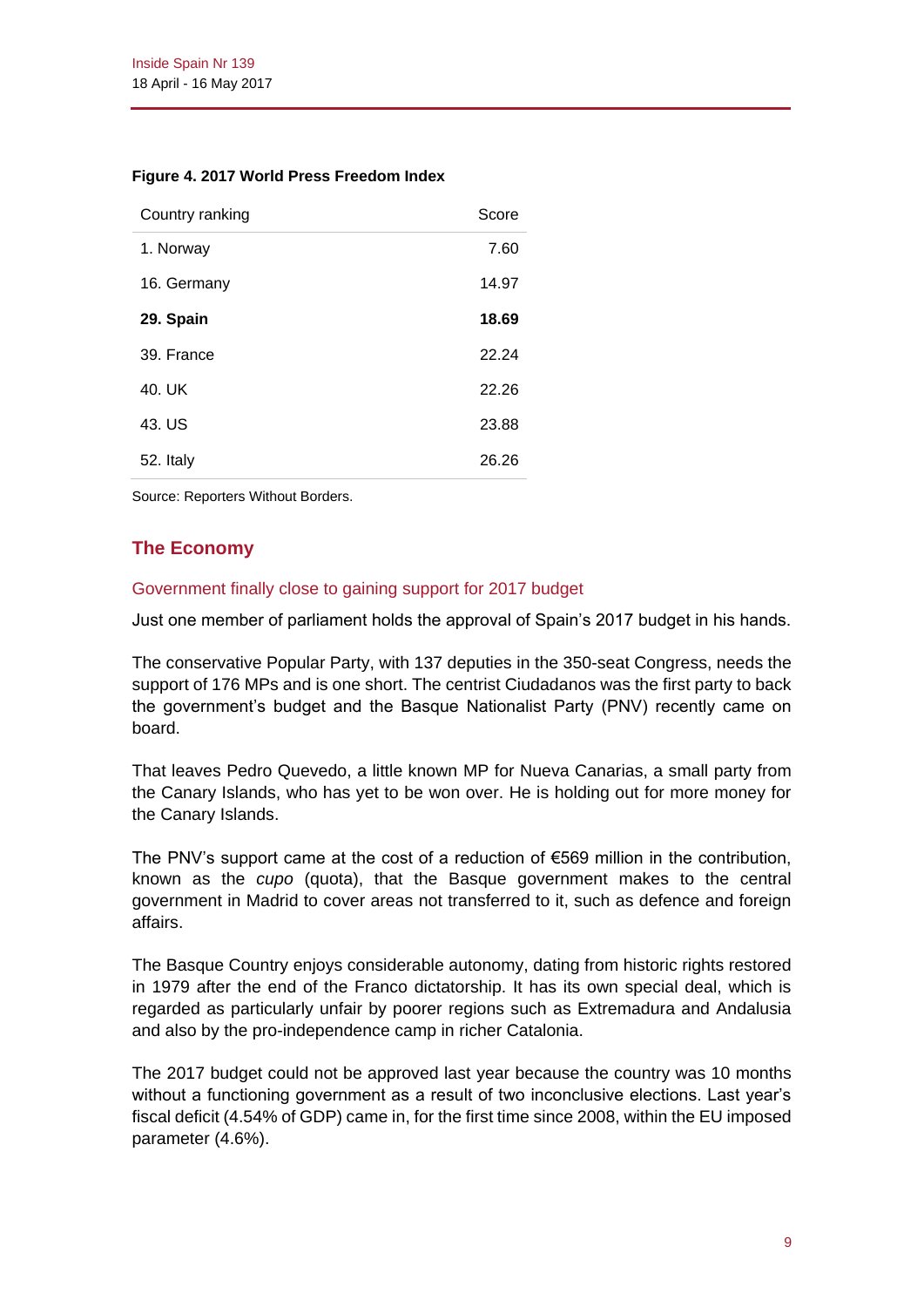The deficit continues to narrow from a high of 11% of GDP in 2009 to an expected 3.1% this year (see Figure 5).

|                             | 2016 outcome | 2017 targets |
|-----------------------------|--------------|--------------|
| Central government          | $-2.52$      | $-1.1$       |
| Regional governments        | $-0.82$      | $-0.6$       |
| Local governments           | $+0.64$      | 0.0          |
| Social Security             | $-1.62$      | $-1.4$       |
| <b>Total fiscal balance</b> | $-4.33$      | $-3.1$       |

|  | Figure 5. Outcome of 2016 general government balance and 2017 targets (% of GDP) |  |
|--|----------------------------------------------------------------------------------|--|
|--|----------------------------------------------------------------------------------|--|

Source: Finance Ministry.

Failure to approve the budget would probably trigger a snap election which the PP would win, according to the latest poll by the state-funded CIS. The PP would capture 31.5% of votes compared to 19.9% for the Socialists.19.7% for the far left Unidos Podemos and 14.9% for Ciudadanos.

#### Unemployment slightly up at 18.8%, forecast at 11.2% in 2020

The jobless rate inched up in the first quarter, traditionally a weak period after the seasonal labour hired for Christmas, to 18.8%.

The number of unemployment stood at 4.25 million, down more than 500,000 over the last 12 months but slightly higher than at the end of 2016. Easter this year fell in April, not March.

With the economy projected to grow by close to 3%, job creation will pick up as the year advances. This summer looks like setting yet another tourism record.

April's figure for registered unemployment (based on those recorded every month in the government's employment centres as opposed to a quarterly household survey) showed a sharp fall on 129,281 in the number of jobless to 3.7 million.

While the job numbers are improving, the quality of employment is cause for concern. Around one-quarter of contracts signed last less than a week and 40% less than a month. There is a constant rotation of workers on short-term contracts. More than seven in 10 employees aged between 15 and 24 in Spain had a temporary contract in 2016 (see Figure 6).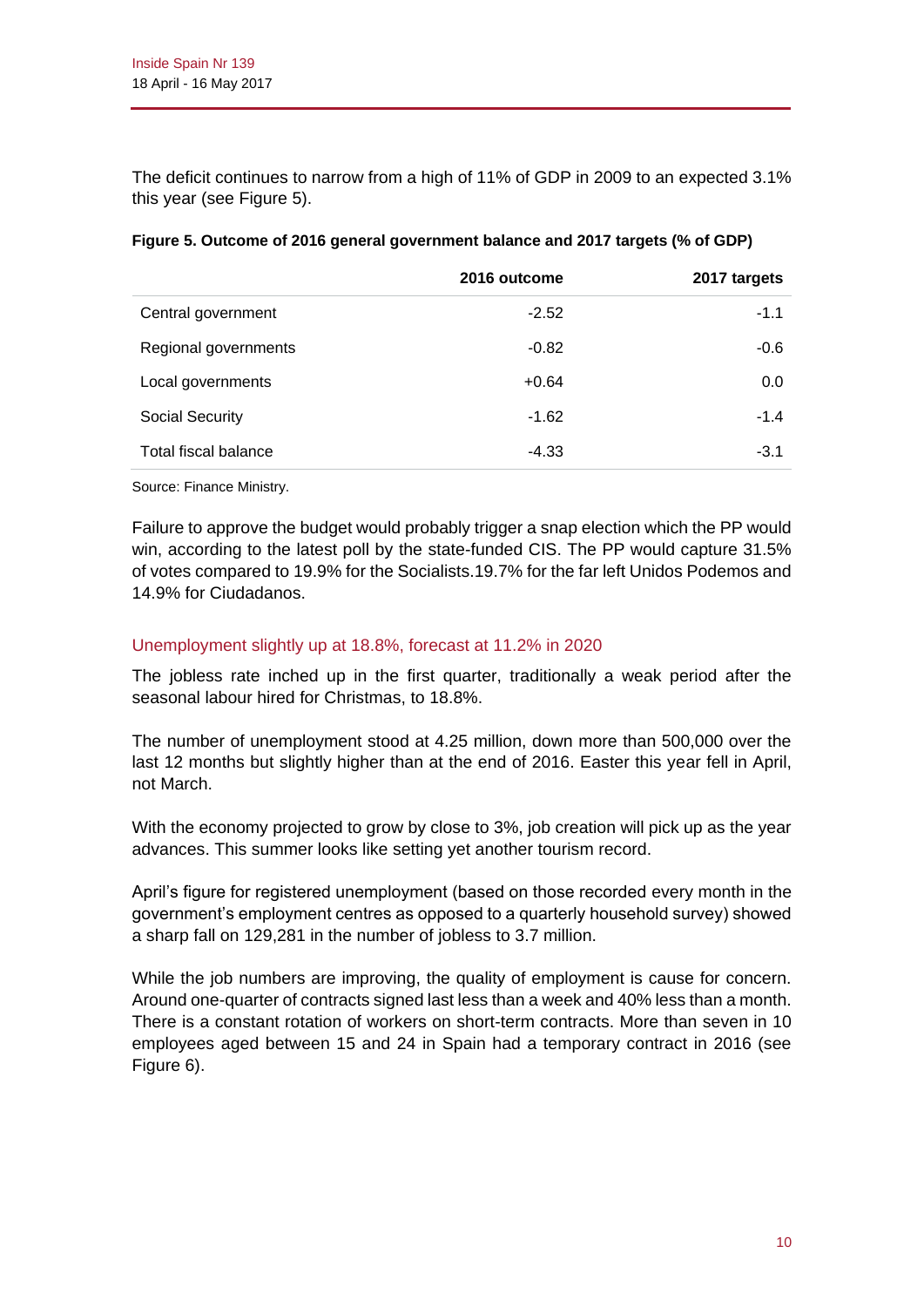| <b>Country</b> | $\%$ |
|----------------|------|
| Poland         | 27.5 |
| <b>Spain</b>   | 26.1 |
| France         | 16.1 |
| EU             | 14.2 |
| Italy          | 14.0 |
| Germany        | 13.2 |
| <b>UK</b>      | 6.0  |
| Rumania        | 1.4  |

#### **Figure 6. Share of temporary employees aged 15-64 in EU countries, 2016 (%)**

Source: Eurostat.

The number of workers who sign more than 10 contracts a year increased from 150,000 in 2012 to 270,000 last year, according to INE.

Prime Minister Mariano Rojo has promised to end the current legislature in 2020 (assuming an early election is not called) with a jobless rate of 11.2% and 20 million jobholders, thus returning to the pre-crisis number in 2008 before the property bubble burst and recession. At the end of March, 18.44 million people were in employment.

Even if this is achieved, the unemployment rate would still be higher than the 8% in 2008, but less than half the peak of 27% in 2013.

Most of the fall in the jobless rate is due to the creation of precarious, low-quality jobs. Some 95% of contracts signed since the government's labour reforms in 2012 are temporary or part-time. Many of these jobs are in cyclical industries such as tourism and construction and offer little or no security, in stark contrast to the lucky ones on permanent contracts including most public sector workers.

The government and trade unions reached an agreement in March to move 250,000 public sector workers, mostly in education and health, from short-term to permanent contracts over the next three years.

Three of Spain's regions were among the 10 regions in the EU with the highest unemployment rates in 2016, all of them well above Spain's national jobless rate: Andalucia (28.9%), Extremadura (27.5%) and the Canary Islands (26.1%).

#### Spain loses its first renewable energy case in international arbitrage court

The World Bank's International Centre for Settlement of Investment Disputes (ICSID) ruled partially in favour of the British-based Eiser Infrastructure and its affiliate Solar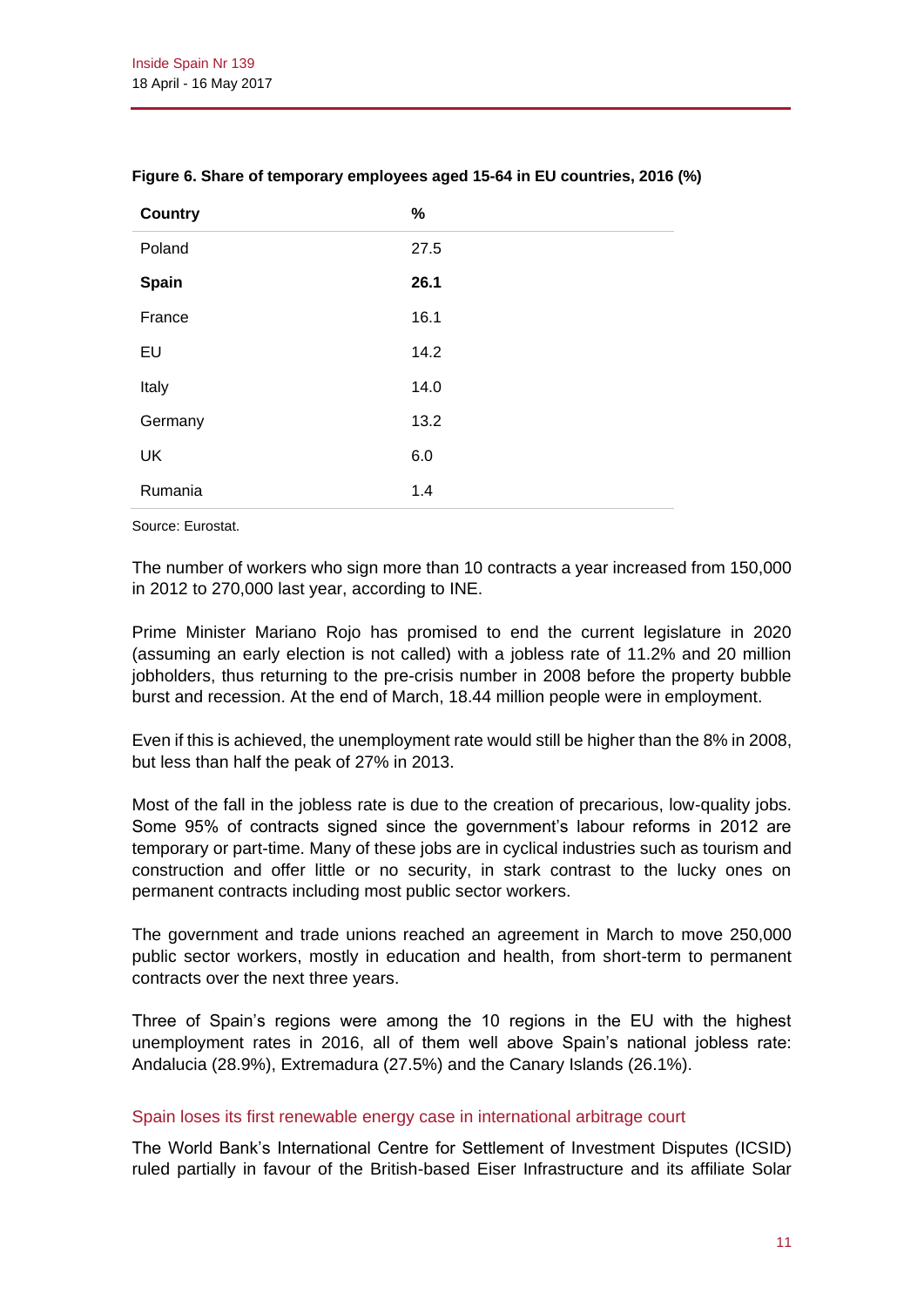Energy Luxembourg and ordered the Spanish state to pay €128 million plus interest in compensation for reducing subsidies to the renewable energy sector after they invested in three solar plants.

The decision was a setback as Spain faces 26 other cases filed by companies that invested in solar energy projects before the cutbacks, first by the Socialist government in 2010 and then by Popular Party administration in 2013.

#### Outward direct investment highest of EU countries in 2016

Spanish companies invested US\$53.9 billion abroad last year, the highest amount among EU countries (see Figure 7).

|              | 2010  | 2011 | 2012   | 2013 | 2014     | 2015    | 2016    |
|--------------|-------|------|--------|------|----------|---------|---------|
| France       | 48.1  | 51.5 | 35.4   | 20.4 | 48.0     | 37.5    | 52.3    |
| Germany      | 125.4 | 78.0 | 62.2   | 36.7 | 84.9     | 81.1    | 39.9    |
| Italy        | 32.6  | 53.7 | 8.0    | 25.1 | 26.3     | 22.3    | 22.7    |
| <b>Spain</b> | 38.4  | 45.2 | $-2.5$ | 27.5 | 45.0     | 57.9    | 53.9    |
| UK           | 48.0  | 95.6 | 20.8   | 40.5 | $-148.4$ | $-82.1$ | $-12.6$ |

#### **Figure 7. Foreign direct investment outward flows, 2010-16 (US\$ bn) (1)**

Note: figures rounded to nearest decimal.

Inward foreign direct investment (FDI) was the fourth-highest of EU countries at US\$30.8, up from US\$25.3 billion (see Figure 8).

|              | 2010 | 2011 | 2012 | 2013 | 2014    | 2015 | 2016(p) |
|--------------|------|------|------|------|---------|------|---------|
| France       | 13.9 | 31.7 | 16.1 | 34.3 | 0.2     | 39.6 | 34.1    |
| Germany      | 65.6 | 67.5 | 28.2 | 10.0 | $-10.7$ | 21.1 | 14.9    |
| Italy        | 9.1  | 34.3 | 0.09 | 24.3 | 23.2    | 19.3 | 28.9    |
| <b>Spain</b> | 40.3 | 32.4 | 24.7 | 52.2 | 34.3    | 25.3 | 30.8    |
| UK           | 58.1 | 42.2 | 55.6 | 51.6 | 44.8    | 33.0 | 253.7   |

**Figure 8. Foreign direct investment inward flows, 2010-16 (US\$ bn) (1)**

Note: figures rounded to nearest decimal. (1) Excluding special purpose entities which have little or no employment, physical presence, or operations in a country but do provide important services to multinational enterprises, such as holding assets and liabilities or raising capital. (P) Provisional.

Source: OECD and IMF.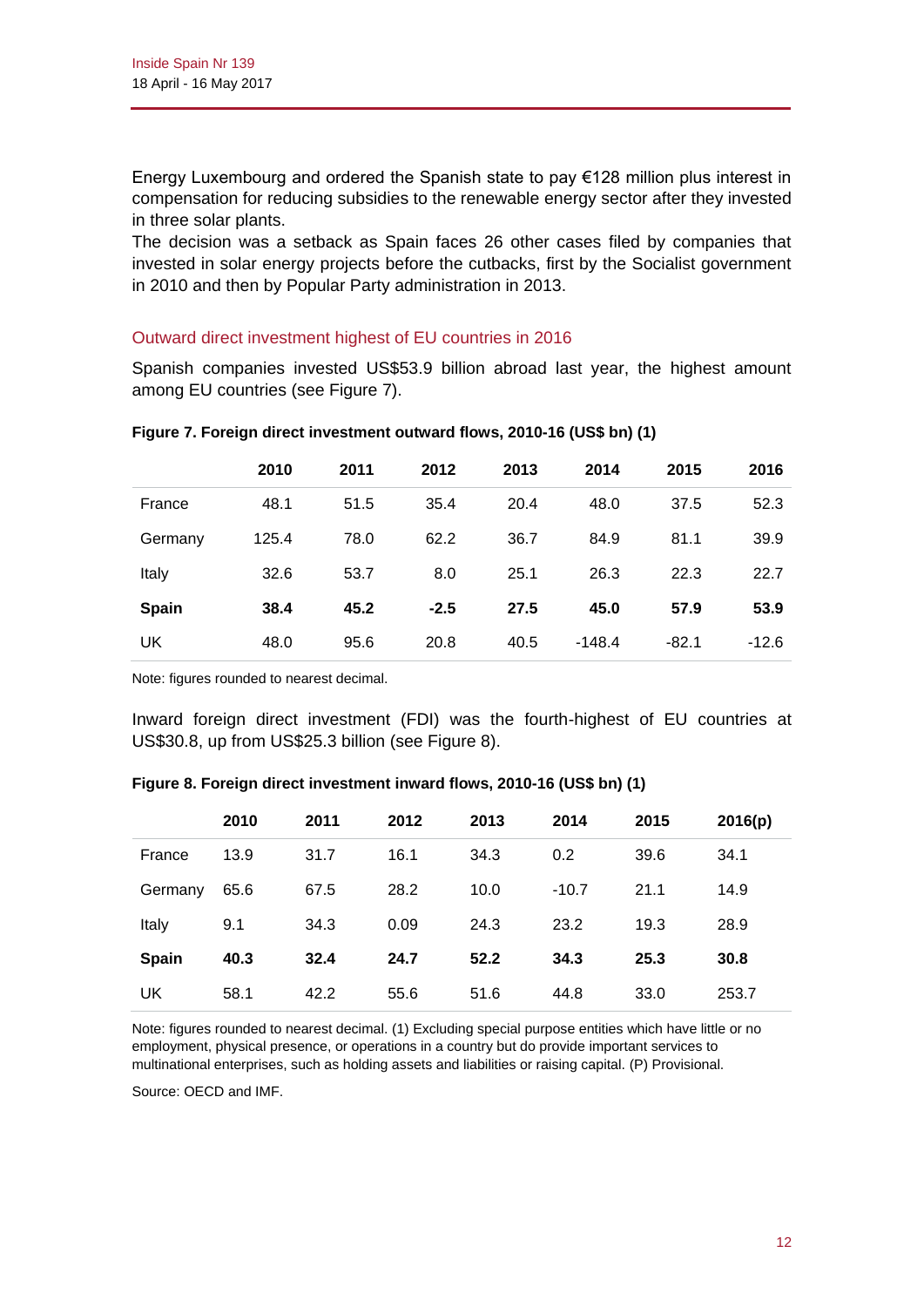The figures exclude special purpose entities and so is productive investment.<sup>1</sup>

Spain's stock of investment of outward investment stood at \$461 billion at the end of 2015 (latest year available) and its inward position was \$508.3 billion (see Figures x and 9).

|  |  |  | Figure 9. FDI outward and inward stocks, 2013-15 (US\$ mn) |
|--|--|--|------------------------------------------------------------|
|--|--|--|------------------------------------------------------------|

|              | 2013      | 2014      | 2015      |               | 2013      | 2014      | 2015      |
|--------------|-----------|-----------|-----------|---------------|-----------|-----------|-----------|
| Outward      |           |           |           | <b>Inward</b> |           |           |           |
| France       | 1.325.443 | 1.245.091 | 1,198,805 | France        | 761,383   | 680.946   | 660.175   |
| Germany      | 1,448,431 | 1,378,657 | 1.376.809 | Germany       | 955,168   | 848,139   | 795.175   |
| Italy        | 533.039   | 490.650   | 467.314   | Italy         | 365,004   | 352,482   | 337.093   |
| <b>Spain</b> | 533,235   | 492,642   | 461,026   | <b>Spain</b>  | 596,100   | 541,424   | 508.346   |
| UK           | 1.796.164 | 1.681.948 | 1,558,180 | UK            | 1.512.648 | 1.628.573 | 1.408.294 |

Source: OECD and IMF.

# **Corporate scene**

#### US Cordish resubmits mega casino and hotel project for Madrid

The Cordish companies, a US leisure group, submitted a new proposal to build a  $E2.2$ billion casino and hotel complex on the outskirts of Madrid, following the rejection in March of its original plan.

If it is approved, it would be one of the biggest ever foreign investment projects in Spain and create much-needed jobs.

The new project has more leisure facilities including an artificial lagoon, a beach with free access and a 'World Soccer Hall of Fame Museum' (see Figure 10). Gaming would account for around 15% of the total area

<sup>1</sup> For an explanation of SPEs see [https://www.oecd.org/daf/inv/How-MNEs-channel](https://www.oecd.org/daf/inv/How-MNEs-channel-investments.pdf)[investments.pdf.](https://www.oecd.org/daf/inv/How-MNEs-channel-investments.pdf)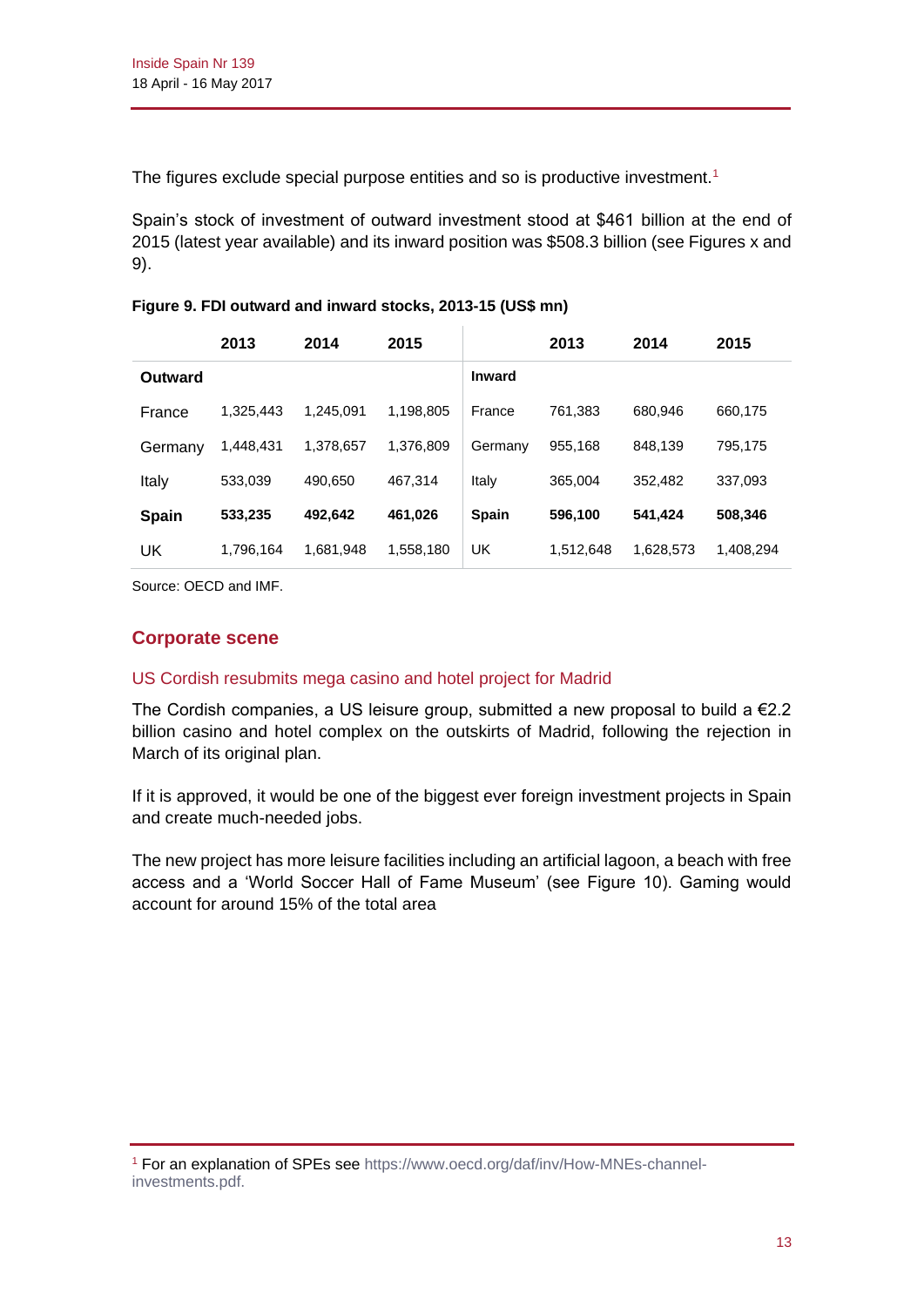

**Figure 10. Cordish's revised casino and leisure complex**

The Madrid regional government said the initial project was not 'viable from an economic and organisational point of view'. It was particularly concerned about it having to invest at least €340 million in building roads and train connections to the site.

In its new proposal Cordish said it would 'assume the execution of the necessary public infrastructure'.

# Court seeks trial of ex-IMF chief for Bankia listing…

The National Court recommended that Rodrigo Rato, a former IMF head (2010-12) and before that Economy Minister, and 31 others should go on trial for fraud and falsifying financial statements over the flotation in 2011 of Bankia, which later had to be bailed out.

Rato, Bankia's Chairman (2010-12), and 64 others were sentenced earlier this year in another case for misusing Bankia's corporate credit card.

#### … Banco Popular posts loss, denies looking to be sold

Banco Popular, the ailing and sixth-largest bank, made a loss of €137 million in the first quarter (profit of €93.6 million in the same period of 2016) and set aside €496 million (+70%) for its €37 billion of toxic real estate assets. The bank refuted speculation that it was seeking a rapid sale to save the bank.

Popular replaced its chairman earlier this year. The new Chairman, Emilio Saracho, a former JP Morgan banker, needs to raise more capital or sell the bank. The bank's shares have lost more than 90% of their value over the past five years, leaving its market value at around €2.9 billion, well below the €4 billion that analysts estimate Popular needs in fresh equity.